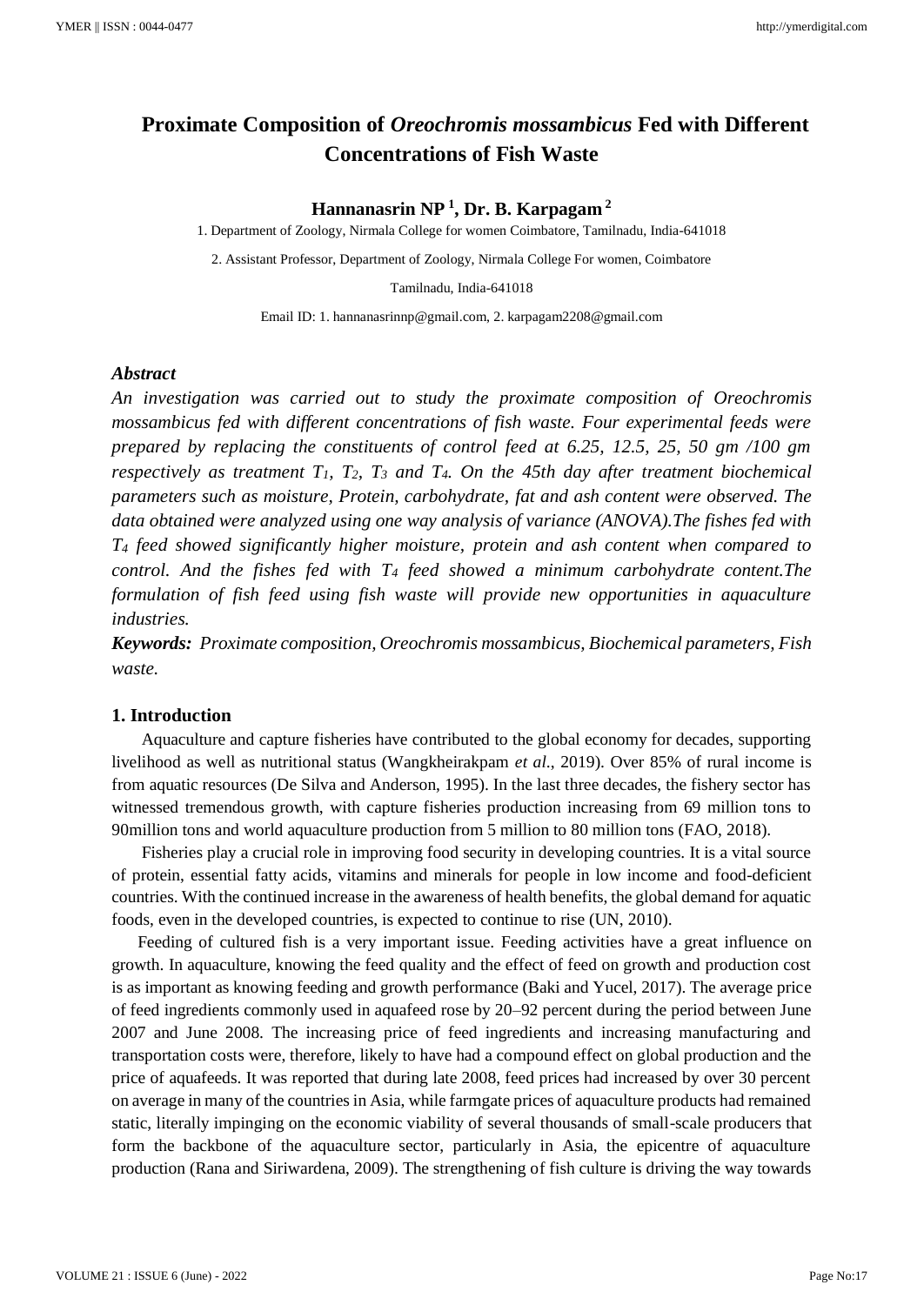the utilization of artificial feeds. The criteria for the selection of artificial feed are acceptability to fish, effectiveness in promoting fish growth and degree of cheapness and availability of food (Waterman, 2000; Haider *et al*., 2016).

 Fish wastes management has become a global problem from the last years. Remarkable increase in the amount of fish waste has been produced around the world. It has been estimated that about twothirds of the total amount of fish is discarded as waste, creating huge economic and environmental concerns. More than 70% of the total fish caught is subjected to further processing before being placed on the market resulting in the production of large amounts (approximately 20–80%) of fish waste, depending on the level of processing (e.g., gutting, scaling, filleting) and species, because each species has a specific composition, size, shape and intrinsic chemistry. These operations generate discards which mainly include muscle-trimmings (15–20%), skin and fins  $(1-3\%)$ , bones  $(9-15\%)$ , heads  $(9-$ 12%), viscera (12–18%), and scales (5%). The total fish industry produces only 40 % of fish products used for feeding by human and remaining 60% are unwanted products comprising skin, head, fins, viscera and trimmings (Dekkers et al., 2011). The disposal of these fish wastes is not possible. Because it may cause environmental pollution (large quantity of small size fish causes eutrophication in aqueous environment).

 There is a positive side to this as well, these are rich source of protein, minerals and vitamins. Protein is the major component in the fish flesh, so protein is the main component of the fish diet. Dietary protein conversion into tissue protein is a significant component in the fish culturing system (Webster and Lim (2002); Hayat *et al*., 2020). Protein plays a pivotal role in the proper functioning, growth, and makeover of new body protein. The price of feed depends upon the percentage of protein in fish feed. Feed proved to be economical if all protein present in feed converted to body protein and the small portion used in catabolism (Gauquelin *et al*., 2007). For the present study fish waste is used as an ingredient in fish feed.

 Tilapia is one of the most important species in 21st century aquaculture with production spanning more than 100 countries as of the year 2000 and greater than 135 countries in 2014. They are the second most popular cultured fishes in the world after carps (Zhou *et al*.,2015) with production level of 4.5 million metric tons in 2014 and a projected production of about 4.72 million metric tons in 2015. Tilapia is the excellent candidate for aquaculture because they have a high reproductive rate, resistance to diseases, rapid growth, tolerance to high stocking densities, good meat quality and reasonable price in the markets (FAO, 2011). It can be cultured in every aquatic environment like fresh water, brackish and saline water, some species of tilapia can tolerate up to 120‰ water salinity (El-Sayed, 2006). In many tropical /subtropical regions worldwide tilapia has gained great culture potential (Ng and Hanim, 2007).

 Therefore, in the present study an attempt is made to observe the use of fish waste by incorporating it with formulated feed and feeding to the fish Oreochromis mossambicus followed by analyzing the biochemical parameters.

## **2. Materials and Methods**

 An investigation was carried out in our laboratory to evaluate the proximate composition of *Oreochromis mossambicus* fed with different concentrations of fish waste. The fish *Oreochromis mossambicus* were collected from Mekkara fish farm Thrissur district, Kerala. They were acclimatized to fresh water condition for 2 to 3 weeks in the laboratory and transferred to experimental tanks.

 Aerators were used to raise the dissolved oxygen level. The tanks were maintained clean and neat. Care was taken to avoid contamination. Fishes were fed initially for a week with control feed. The excess of food and fecal matter were cleaned daily in order to prevent microbial growth.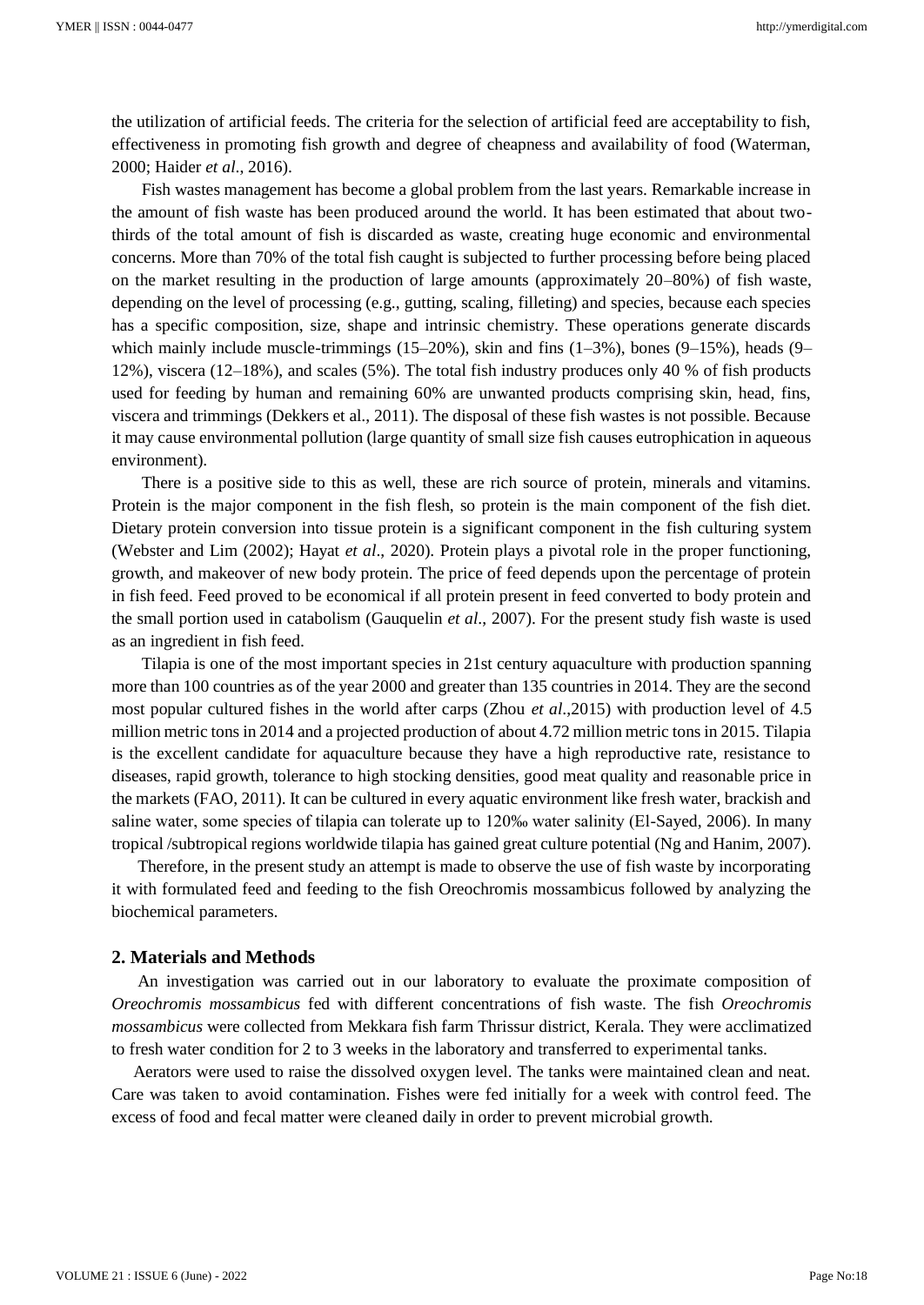# **2.1. Fish feed preparation**

 The feed ingredients used in fish feed preparation were wheat flour, coconut oil cake, soyameal,fish waste and corn flour as binding agent. All were in the powdered form. Four experimental diets were prepared, by mixing these substances thoroughly with hot water and it was cooked for 25-30 minutes and then cooled at room temperature for 30 minutes and pellets were prepared by using domestic appliances with 0.5mm diameter. The feed without fish waste (C- control) and the feed

with fish waste  $(T_1$  –fish waste 6.25 %,  $T_2$  –fish waste 12.5%,  $T_3$  -fish waste 25%,  $T_4$ -50%) were prepared.

| <b>Ingredients</b>  | <b>Experimental Feeds</b>    |              |                       |                       |                       |  |  |
|---------------------|------------------------------|--------------|-----------------------|-----------------------|-----------------------|--|--|
|                     | <b>Control</b><br>Feed $(g)$ | $T_1$<br>(g) | $\mathbf{T}_2$<br>(g) | $\mathbf{T}_3$<br>(g) | T <sub>4</sub><br>(g) |  |  |
| Fish waste          |                              | 6.25         | 12.5                  | 25                    | 50                    |  |  |
| Soya meal           | 50                           | 46.875       | 43.75                 | 37.5                  | 25                    |  |  |
| Wheat flour         | 25                           | 23.475       | 21.875                | 18.75                 | 12.5                  |  |  |
| Coconut oil<br>cake | 25                           | 23.475       | 21.875                | 18.75                 | 12.5                  |  |  |

| <b>Table-1</b>                           |
|------------------------------------------|
| <b>Ingredients of Experimental Feeds</b> |

# **2.2. Experimental Design**

 The laboratory experiment was laid completely randomised (CRD). Four replications for each concentration and control were maintained simultaneously. The experiment was conducted using 15 litre plastic troughs. The troughs were stocked with 4 fishes with mean initial body weight of  $7\pm0.5$ grams. The fishes were starved for a night prior to the experiment. The experiment was conducted for 45 days and the fishes were fed with prepared control and experimental diets. The medium was changed daily in order to remove the fecal and unconsumed waste.

# **2.3. Proximate Composition (Biochemical parameters)**

## **2.3.1. Determination of Moisture Content**

 The moisture content was determined by AOAC (1999). Dry the empty dish and lid in the oven at 105°C for 3 h and transfer to desiccators to cool. Weighed the empty dish and lid. Individually, weighed about the 3gm of samples and spread the sample uniformly and placed the dish with samples in the oven. Dried for 3 h at 105°C. After drying, transfer the dish with partially covered lid to the desiccator to cool. Reweighed the dish and its dried sample.

> Moisture  $\frac{6}{9} = (W1 - W2)/W1$  x100 where,  $W1$  = weight (g) of sample before drying W2=weight (g) of sample after drying

# **2.3.2. Estimation of protein**

 Protein content was estimated according to the method of Lowry *et al* (1951). Pipette out 0.2, 0.4, 0.6, 0.8 and 1.0ml of the working standard into a series of test tubes. Pipette out 0.1 ml and 0.2 ml of the sample extract in two other test tubes. Make up the volume to 1.0 ml in all the test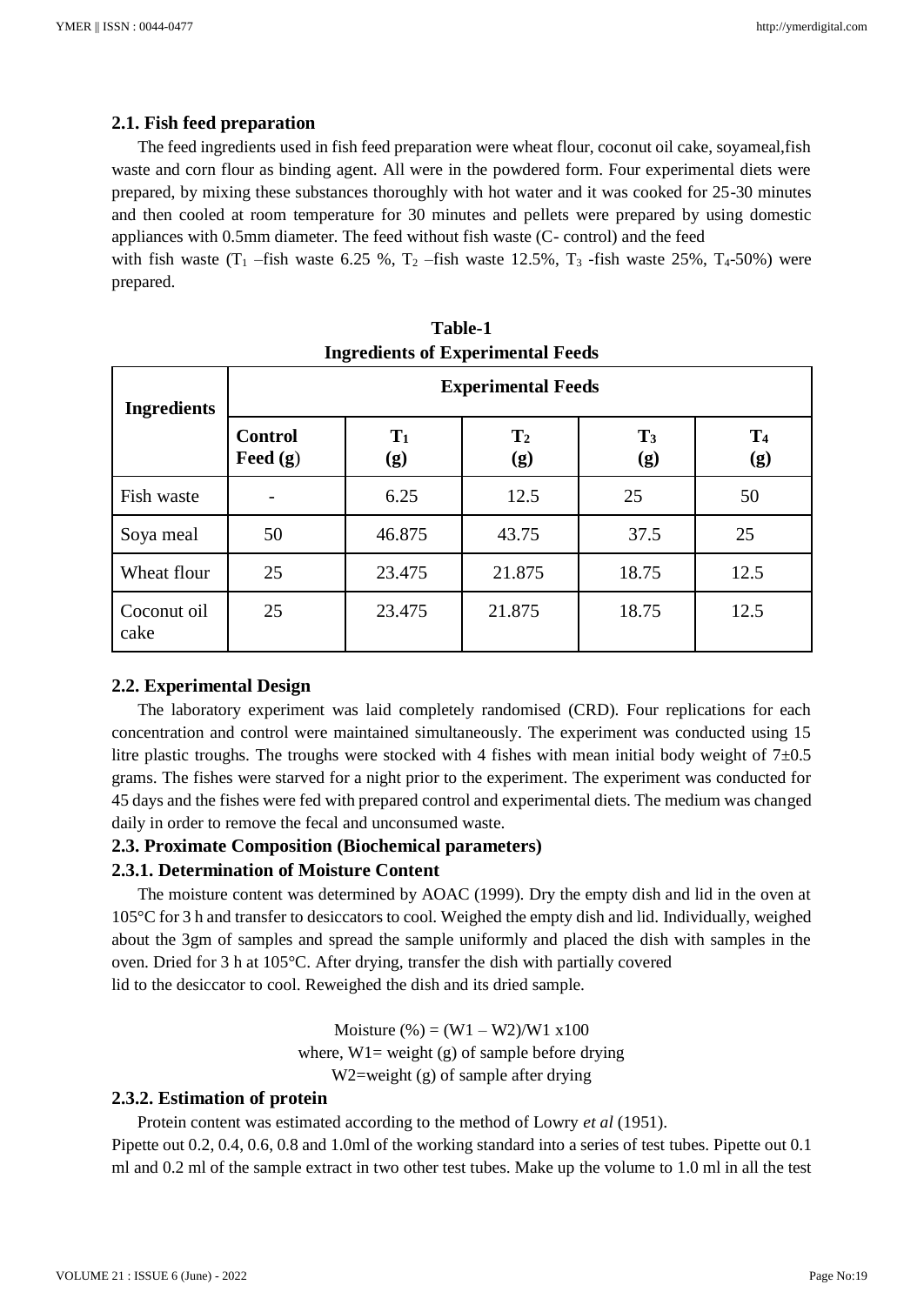tubes. A tube with 1.0ml of water serves as the blank. Add 5.0 ml of reagent C to each tube including the blank. Mix well and allow to stand for 10 mins. Then add 0.5 ml of reagent D, mix well and incubate at room temperature in the dark for 30min, blue colour is developed.

Take the reading at 660 nm. Draw a standard graph and calculate the amount of protein in the sample.

#### **2.3.3. Estimation of Carbohydrates**

 The Carbohydrate content was estimated according to the method of (Hedge and Hofreiter,1962)

Take100mg of the sample into a boiling tube, hydrolysed by keeping it in a boiling water bath for three hours with 5.0 ml of 2.5 N HCl and cooled to room temperature. Neutralized it with solid sodium carbonate until the effervescence ceased, made up the volume to 100 ml and centrifuged, collect the supernatant and took 0.2 to 1.0 ml for analysis. Prepare the standards by taking 0.2-1.0 ml of the working standards. 1.0 ml of water serves as a blank made up the volume to 1.0 ml in all the tubes with distilled water, then added 4.0 ml of anthrone reagent, heated for eight minutes in a boiling water bath, cooled rapidly and read the green to dark green colour at 630 nm.

#### **2.3.4. Estimation of Fat**

 The total fat content was estimated by the method of Folch., 1957. Powdered dry sample (3 mg) was mixed into a 10 ml solution of chloroform and methanol (in the ratio 1:2) and stirred with a glass rod. The resultant mixture was left overnight and then centrifuged. After centrifugation, the clear supernatant was removed carefully into washed, dried and pre-weighed small bottles. These bottles were then put in an oven at 40-50°C to evaporate the solvent leaving the lipid fraction.

# **2.3.5. Determination of Ash Content**

 The Ash content was determined by AOAC (1999). Place the crucible and lid in the furnace at 550°C overnight to ensure that impurities on the surface of the crucible are burned off. Then the crucible was cooled in the desiccator (30 min) and weighed the crucible and lid to 3 decimal places. Take a 5g sample into the crucible. Heat over low Bunsen flame with lid half covered. When fumes are no longer produced, place the crucible and lid in the furnace. Heated at 550°C overnight. During heating, do not cover the lid. Place the lid after complete heating to prevent loss of fluffy ash. Cool down in the desiccator. Weigh the ash with crucible and lid when the sample turns to grey. If not, return the crucible and lid to the furnace for further assaying.

Ash  $(\%)$  = weight of ash/weight of sample x 100

# **3. Results**

The fish waste at 4 different concentrations  $(T_1-6.25\%, T_2-12.5\%, T_3-25\%, T_4-50\%)$  of feed were given to *Oreochromis mossambicus* for a period of 45 days and the proximate composition such as moisture, protein, carbohydrate, fat and ash content were analysed initially before the experiment and after 45 days of feeding trial. The data obtained for proximate composition of Oreochromis mossambicus were tabulated in table.

#### **3.1. Moisture content** (45 DAT)

 The moisture content of Oreochromis mossambicus, after 45 days of feeding trial were found to be significantly higher (P<0.05%) in  $T_1$  to  $T_4$  when compared to control. Among the grouped  $T_4$  fishes showed a maximum value of 74.6±0.7. Whereas control showed a minimum of 72.90±0.538.

# **3.2. Protein content** (45 DAT)

 After 45 days of feeding trial significant difference (P<0.05%) was noted in the protein content of the Oreochromis mossambicus fed with fish waste  $(T_1$  to  $T_4)$ . The protein content of the fishes was higher (1.46 $\pm$ 0.0155) in T<sub>4</sub> fishes, when compared to control (086 $\pm$ 0.0265).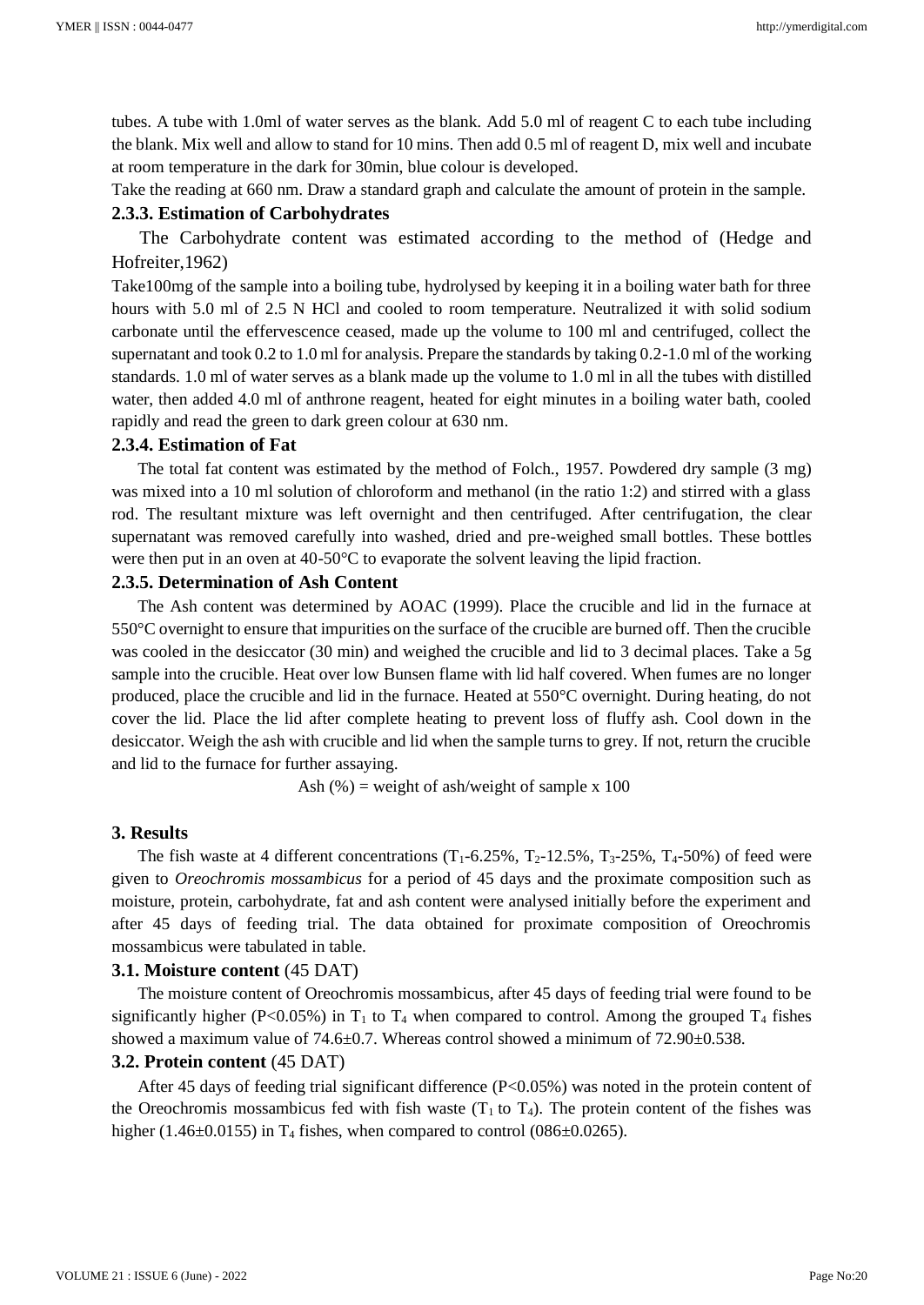## **3.3. Carbohydrate content** (45 DAT)

 The carbohydrate content of Oreochromis mossambicus after 45 days of feeding were found to be significantly lower (P<0.05%) in  $T_1$  to  $T_4$  fishes when compared to control. Among the groups Oreochromis mossambicus fed with  $T_4$  feed showed low level of carbohydrate content (6.6 $\pm$ 0.781). Whereas control show a high level of carbohydrate content (18.43±0.127).

# **3.4. Fat content** (45 DAT)

After 45 days of feeding trial, significant difference in fat content (P<0.05%) was observed in  $T_1$  to  $T_4$  fishes when compared to control. The fishes fed with  $T_4$  feed showed a maximum increase  $(5.6\pm0.264)$  in the fat content. whereas control showed a minimum increase of  $(3.8\pm0.360)$  fat content. **3.5. Ash content** (45 DAT)

The ash content of the Oreochromis mossambicus fed with  $(T_1$  to  $T_4$ ) feed showed significant difference (P<0.05%) when compared to control. The ash content of fishes fed with  $T_4$  feed showed a maximum increase of  $(1.4\pm 0.0529)$ . Whereas control showed a minimum of  $(1.277\pm 0.0157)$ .

## **Table-2**

# **Proximate composition of** *Oreochromis mossambicus* **fed with different concentrations of fish waste (45 DAT)**

| <b>Treatments</b> | <b>Moisture</b><br>(%) | <b>Protein</b><br>(Mg/dl) | Carbohydrate<br>(mg/dl) | Fat<br>$(mg\%)$ | Ash<br>(%)        |
|-------------------|------------------------|---------------------------|-------------------------|-----------------|-------------------|
| Initial           | $70.15 \pm 3.227$      | $0.68 \pm 0.098$          | $15.9 \pm 1.345$        | $4.8 \pm 0.793$ | $0.93 \pm 0.236$  |
| Control           | 72.90±0.538            | $0.86 \pm 0.0265$         | $18.43 \pm 0.127$       | $3.8 \pm 0.360$ | $1.27 \pm 0.015$  |
| $T_1$             | 73.40±0.953            | $1.040\pm0.01$            | $12.5 \pm 0.556$        | $5.2 \pm 0.2$   | $1.28 \pm 0.0173$ |
| T <sub>2</sub>    | $72.95 \pm 0.396$      | $1.10\pm0.0.052$          | $7.2 \pm 0.360$         | $4.3 \pm 0.556$ | $1.29 \pm 0.017$  |
| $T_3$             | $72.91 \pm 1.168$      | $1.25 \pm 0.0153$         | $8.6 \pm 0.871$         | $4.7 \pm 0.818$ | $1.36 \pm 0.045$  |
| T <sub>4</sub>    | $74.6 \pm 0.7$         | $1.46 \pm 0.0155$         | $6.6 \pm 0.781$         | $5.6 \pm 0.264$ | $1.4 \pm 0.052$   |

## **4. Discussion**

Fish constitutes one of the major sources of cheap nutrition for human beings (Bhagavathi  $\&$ Rath,1982). The nutritional values of different fishes depend on their chemical composition like protein, carbohydrate, lipids, amino acids, vitamins, minerals etc. Those parts of fish which are not used routinely for eating purpose like head, skin, fins and

viscera are referred as fish wastes. This type of waste makes more than 50% of fish body (Afreen and Ucak, 2019). These are rich source of protein which can be obtained by simple techniques and converted into valuable feed item (Hsu,2010).

 *Oreochromis mossambicus* attained significant increase in the biochemical composition in fish waste incorporated diets. Fish waste included in the feed was highly digestible besides providing essential fatty acids, phospholipids, cholesterol and fat-soluble vitamins.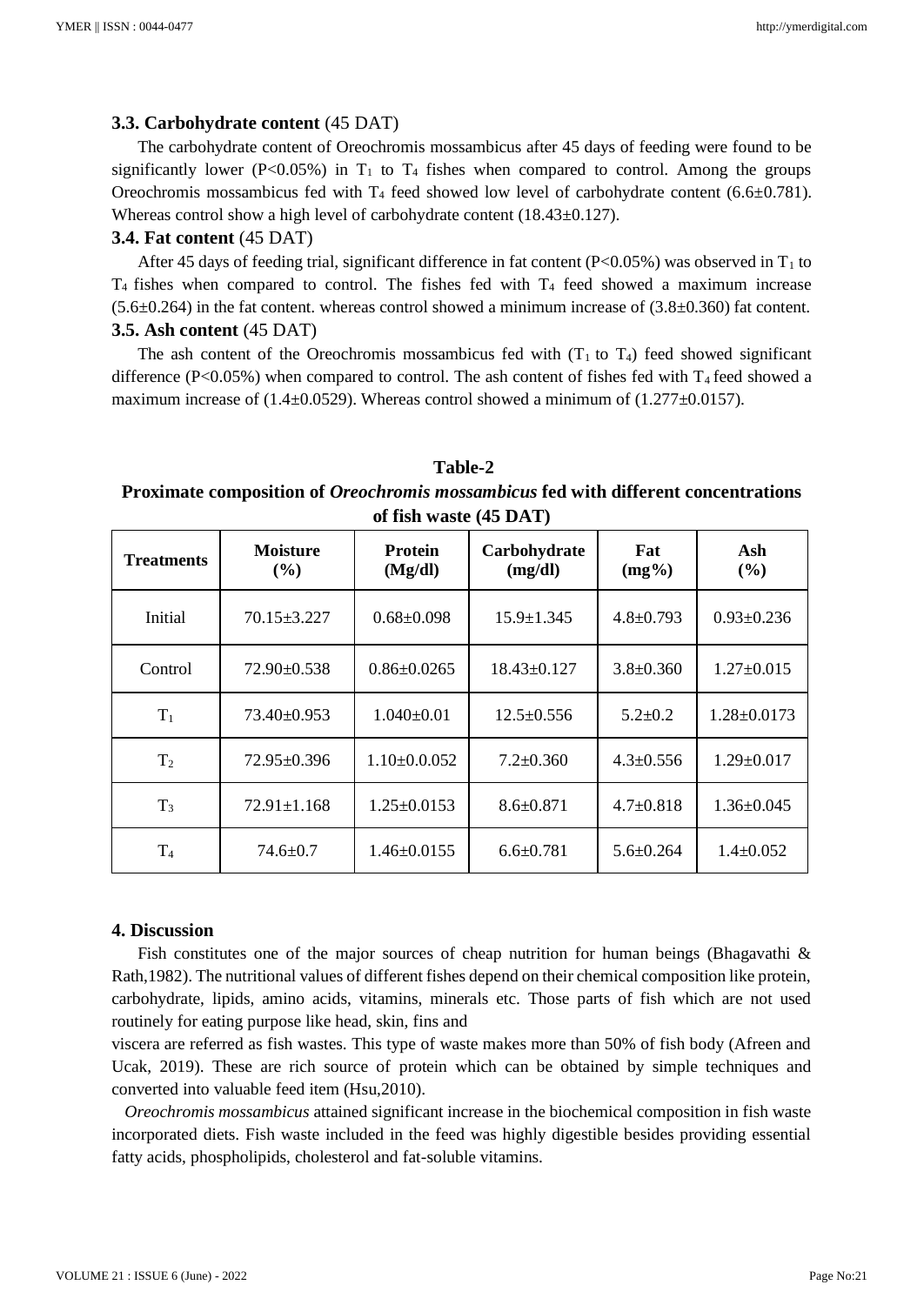The results of the present study revealed that the fish waste incorporated in the feed increased the protein, fat, ash and moisture content in the muscle tissue of experimental fishes. This might be due to the highest Protein content, essential amino acids and n-3 highly unsaturated fatty acids in the fish waste incorporated diet. These findings were supported with the results of Shamsi et al., 2006 who reported that highest carcass protein, fat and water content in the muscle tissue of Nile tilapia (*Oreochromis mossambicus*) fry fed with fish meal waste diet. Presence of all necessary amino acids in the fish waste would increase the nutritional quality of the experimental diets, feed digestibility and absorption lead to improve muscle proximate composition in experimental fishes. The percentage of moisture content in the fish is a good indicator of the relative energy, protein and fat. (Aberoumand and Pourshafi, 2010; Barua et al., 2012). The proportion of moisture content in fish varies widely between 65-90%. The normal range of moisture content is 70- 75%.

 Fishmeal of high quality provides a balanced amount of all essential amino acids, phospholipids, and fatty acids (e.g., DHA or docosahexaenoic acid and EPA or eicosapentaenoic acid) for optimum development, growth, and reproduction, especially of larvae and brood stock.

The nutrients in fishmeal also aid in disease resistance by boosting and helping to maintain a healthy functional immune system. (Miles and Chapman, 2006) The catfish (Ictalurus punctatus) diet, supplemented with 2, 4, and 6% of menhaden (*Brevoortia tyrannus*) oil provided 5.7, 8.4 and 10.1% of omega-3 fatty acids, respectively, in the fish muscles. Also, the supplementation of the tilapias (*Oreochromis niloticus*) with sardine (*Sardinella,* sp) oil resulted in a larger proportion of eicosapentaenoic and docosahexanoic acids (Haard, 1992). Lessi et al., 1989 and Ximenes Carneiro *et al*., 1996 tested biological fish ensilage in the feeding of Black-Finned Pacus (*Colossoma macropomum*) fingerlings and shrimp post-larvae (*Macrobrachium rosembergii*) for the first time in Brazil. Ensilage was found an alternative and a potential substitute for fish meal and meat and bone meal in Black-Finned Pacus rations.

 The fishmeal contains only a very little carbohydrate, so the energy content of fishmeal relates directly to the percentage of protein and oil. contains. Similarly in the present study, the carbohydrates level in the muscle of Oreochromis mossambicus showed low level as compared to control. (Miles and Chapman, 2006)

 Ash is the material remaining after the sample is completely burned. Normally, the ash content of good quality fishmeal averages between 17% and 25%. More ash indicates a higher mineral content, especially calcium, phosphorus, and magnesium. Calcium and phosphorus constitute the majority of the ash found in fishmeal. (Miles and Chapman, 2006).

 So, the result of the present study indicates the use of fish waste as an ingredient in fish feed can enhance the biochemical profile of Oreochromis mossambicus.

# **5. Conclusion**

 Hence it is concluded that *Oreochromis mossambicus* fed with fish waste at four different concentrations (6.25, 12.5,25,50 gm/kg of feed) for a period of 45 days influenced the biochemical paramerters in all treatments. The study revealed that the fish waste incorporated in the fish feed increased the protein, fat, ash, and moisture content in the muscle tissue of experimental fish. So feed prepared from fish waste at four different concentrations (6.25, 12.5,25,50 gm/kg of feed) is optimum for enhancing the muscle biochemistry. Therefore this study is very useful in the field of aquaculture for the production of less expensive and ecofriendly aqua feeds.

## **References**

Aberoumand A and Pourshafi K, Chemical and proximate composition properties of different fish species obtained from Iran, World Journal of fish and marine science, (2010). 2 (3): 237 – 239.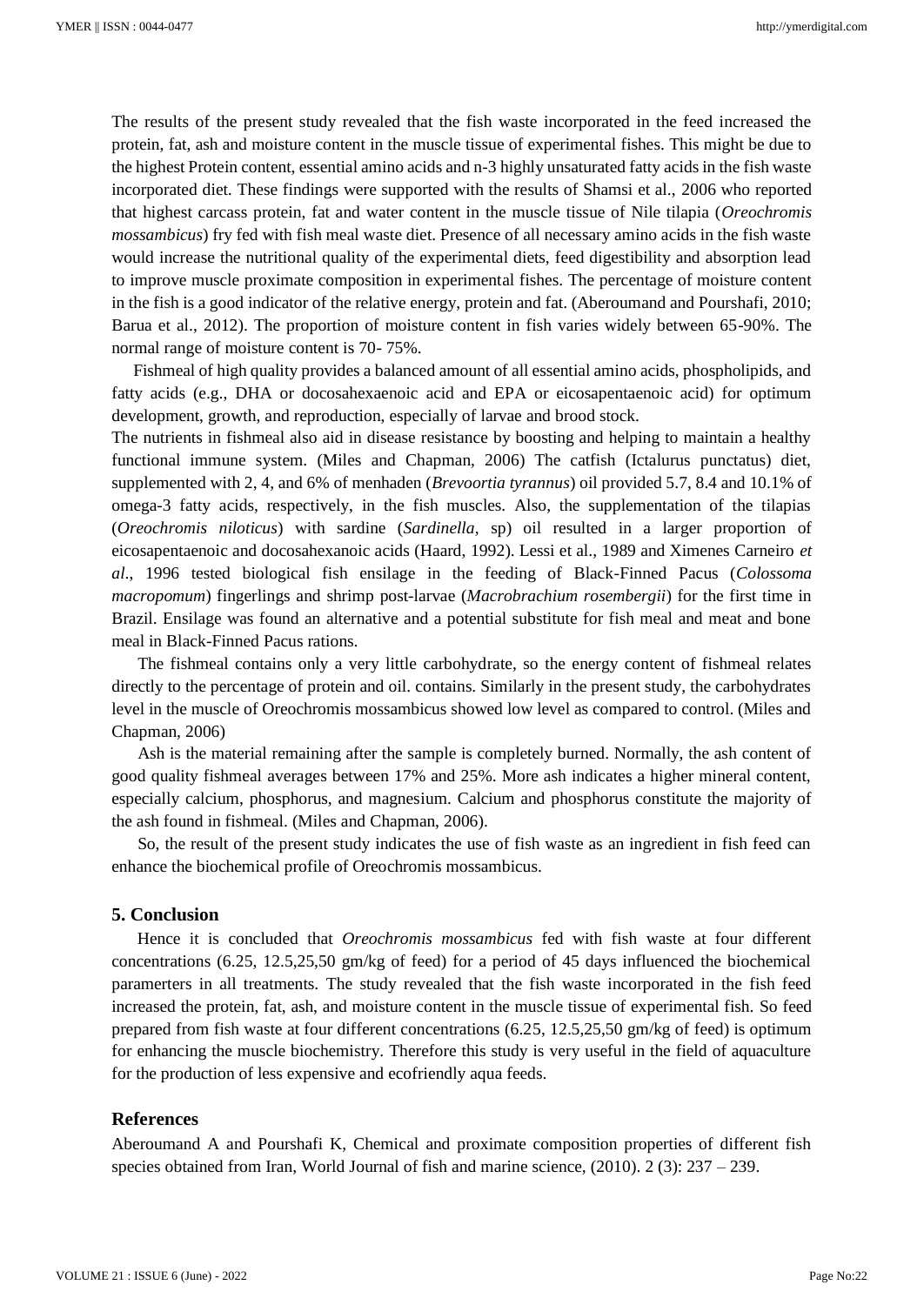Afreen M and Ucak I (2019), Fish processing wastes used as feed ingredient for animal feed and aquaculture feed, Journal of survey in fisheries sciences, (2019). 6(2): 55-64.

AOAC, Determination of Moisture, Ash, Protein and Fat. Official Method of Analysis of the Association of Analytical Chemists. 18th Edition, AOAC, Washington DC, (2005)

Baki B, Yucel S, Feed cost/production income analysis of seabass (*Dicentrarchus labrax)* aquaculture, International Journal of ecosystem and ecology sciences, (2017). 7(4):859-864

Barua P, Pervez, M.A, Sarkar, D. and Sarker,S. , Proximate biochemical composition of some commercial marine fishes from Bay of Bengal, Bangladesh.Mesopo J. Mar. Sci., (2012). 27 (1): 59 – 66.

Buagawath,A.K and Rath,B.K, Biochemical composition and nutritional value at 3 species of hillstream India.Proc.Indian Natisci.Acad, (1982). B48,67-72

Davidson J,Barrows F.T,Kenney P.B, Good C, Karen Schroyer, Summer felt S.T, Effect of feeding a fishmeal-free versus a fishmeal based diet on post smolt Atlantic Salmon, Salmo salar performance, water quality and waste production in recirculation aquaculture system.Aquaculture engineering, (2016), 74 :38–51.

Dekkers, E., Raghavan, S., Kristinsson, H.G., Marshall, M.R, Oxidative stability of mahi red muscle dipped in tilapia protein hydrolysates. Food Chemistry, (2011). 124:640–645.

El-Sayad, A. F, Total replacement of fishmeal with animal protein sources in Nile tilapia, (Oreochromis niloticus L), feed. Aquac. Res, (1998). 29:275-280.

FAO, The State of Food Insecurity in the World, (2011). ISBN 978-92-5-106927-1.

M. R. Wangkheirakpam, S. S. Mahanand, R. K. Majumdar, S. Sharma, D. D. Hidangmayum and S. Netam, Fish waste Utilization with Reference to Fish Protein Hydrolysate – A Review,J.Society of Fisheries Technologists (India) P:Fishery Technology, (2019). 56: 169 – 172

Gauquelin F, Effect of dietary protein level on growth and energy utilization by *Litopenaeus stylirostris* under laboratory conditions, Aquaculture, (2007). 271(1):439-448

Hedge, J.E. and Hofreiter, B.T., In: Carbohydrate Chemistry, 17 (Eds. Whistler R.L. and Be Miller, J.N.), Academic Press, New York, (1962).

Hsu, K.C., Purification of antioxidative peptides prepared from enzymatic hydrolysates of tuna dark muscle by-product, Food Chemistry, (2010). 122: 42–48.

Lessi, E; Ximenes Carneiro, A. R.; Lupin, H. M, Obtención de ensilado biológico. In: Consulta de Expertos sobre Tecnologia de Productos Pesqueros en America Latina, 2, Montevideo, Anais. Roma: FAO, (1989).8p.

Lowry, O.H.,Rose rough, N.J., Farr, Amal. and Randal, R.J, Protein measurement with folin - phenol reagent, Journal of biological chemistry, (1951). 193:265-275.